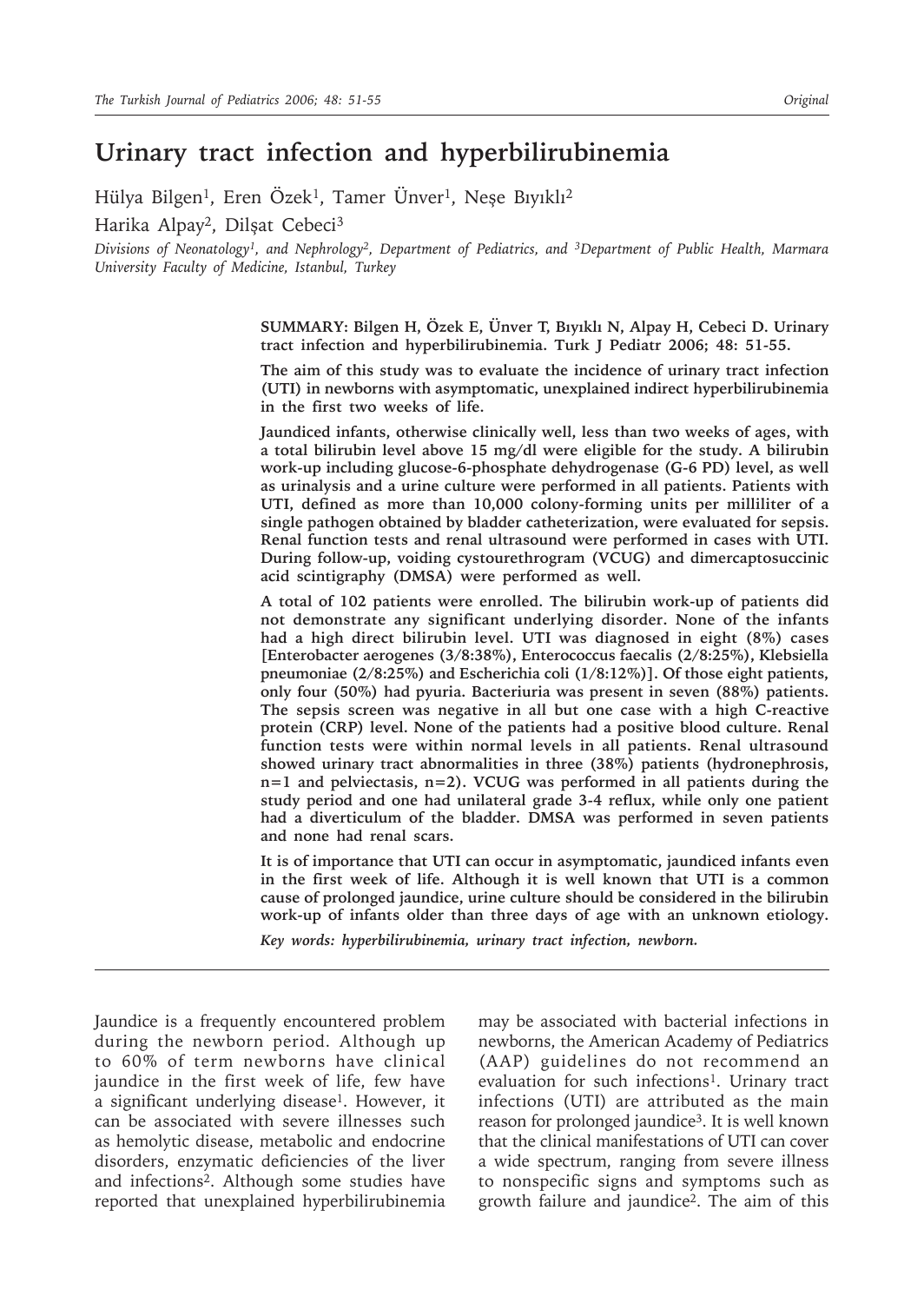study was to determine the incidence of UTI in infants with asymptomatic, unexplained indirect hyperbilirubinemia in the first two weeks of life.

## **Material and Methods**

Jaundiced infants, otherwise clinically well, younger than two weeks, with a total bilirubin level above 15 mg/dl who presented to the newborn nursery for the evaluation of jaundice from May 2002 to December 2003 were eligible for the study. The demographic features, including gestational age, maternal infections, mode of delivery, maternal fever and postnatal events including fever and sepsis, were recorded. Significant weight loss was defined as a decrease in weight of more than 3% per day in the first four days of life or a weight measurement below birth weight at the 10<sup>th</sup> day of life<sup>4</sup>. Patients jaundiced in the first 24 hours with signs of hemolysis and cases with fever and signs of sepsis were excluded. A direct Coombs' test, blood types of the baby and mother, complete blood count (CBC), blood smear, glucose-6-phosphate dehydrogenase (G-6PD) level and reticulocyte count were performed. All study participants older than three days had a urine sample obtained by a catheter. The urine sample was tested using Multistix 10 (Bayer) for standard urinalysis. For microscopical analysis, urine specimens were centrifuged at 2000 revolutions per minute for five minutes, resuspended and stained, and examined microscopically under high power field (HPF) for pyuria. Pyuria was defined as >5 white blood cell (WBC) per HPF5. All urine specimens were sent for Gram stain and standard quantitative culture and considered positive if a single pathogen with more than 10,000 colony forming units was isolated<sup>6</sup>. All positive urine cultures were repeated before starting antibiotics. If the urine culture became positive, a sepsis work-up, including a CBC, C-reactive protein (CRP), blood smear (immature/total neutrophil ratio), micro sedimentation rate and blood culture, was performed. A lumbar puncture was to be performed in infants with a positive blood culture. Renal ultrasound and renal function tests were performed in cases with UTI. During follow-up, voiding cystourethrogram (VCUG) was performed in the first month after a sterile urine culture was obtained,

while dimercaptosuccinic acid scintigraphy (DMSA) was performed at the third month of life. The demographic characteristics of the infants, initial day of jaundice, referral day, initial bilirubin levels, number and level of rebounds at 24 h and the duration of phototherapy were compared between patients with positive (group 1) and negative (group 2) urine culture results.

Statistical Analysis: For statistical analysis, SPSS for Windows 10.0 software package was used. The comparison of groups for dichotomous variables was performed with Fisher's exact test. Mann-Whitney U test was used in comparison of group means and a value of p<0.05 was considered significant.

# **Results**

During the study period, 102 asymptomatic jaundiced term newborns were enrolled in the study. The mean age of the study population was  $5.7 \pm 2.5^{3-13}$  days. The initiation of jaundice, reported by the family member, was  $3.3 \pm 1.5^{1-7}$  days. Sixty-two percent of the infants were males. The mean birth weight and mean gestational age of the patients were 3356±403 (2490-4510) g and 38.8±0.9 (37-41) weeks, respectively. Forty-five percent of the infants were born vaginally. The infants were exclusively breastfed. All the male infants were uncircumcised. Significant weight loss was found in 23% of cases. Demographic characteristics of patients with positive (group 1) and negative (group 2) urine cultures are compared in Table I. No statistically significant difference was found between groups with regard to age, gender, birth weight, gestational age, mode of delivery and weight loss. None of the mothers had an infection or pregnancy complication.

The mean initial bilirubin levels of 102 infants were  $18.4 \pm 2.2$  (15-26) mg/dl. The bilirubin work-up of patients did not demonstrate any significant underlying disorder. None of the infants had a high direct bilirubin level. When we compared the groups regarding the referral day, initial day of jaundice, initial bilirubin levels, number of rebound cases at 24 hours and the duration of phototherapy, we again could not find any statistical significance (Table II). All of the cases were treated with phototherapy and none of the cases required an exchange transfusion.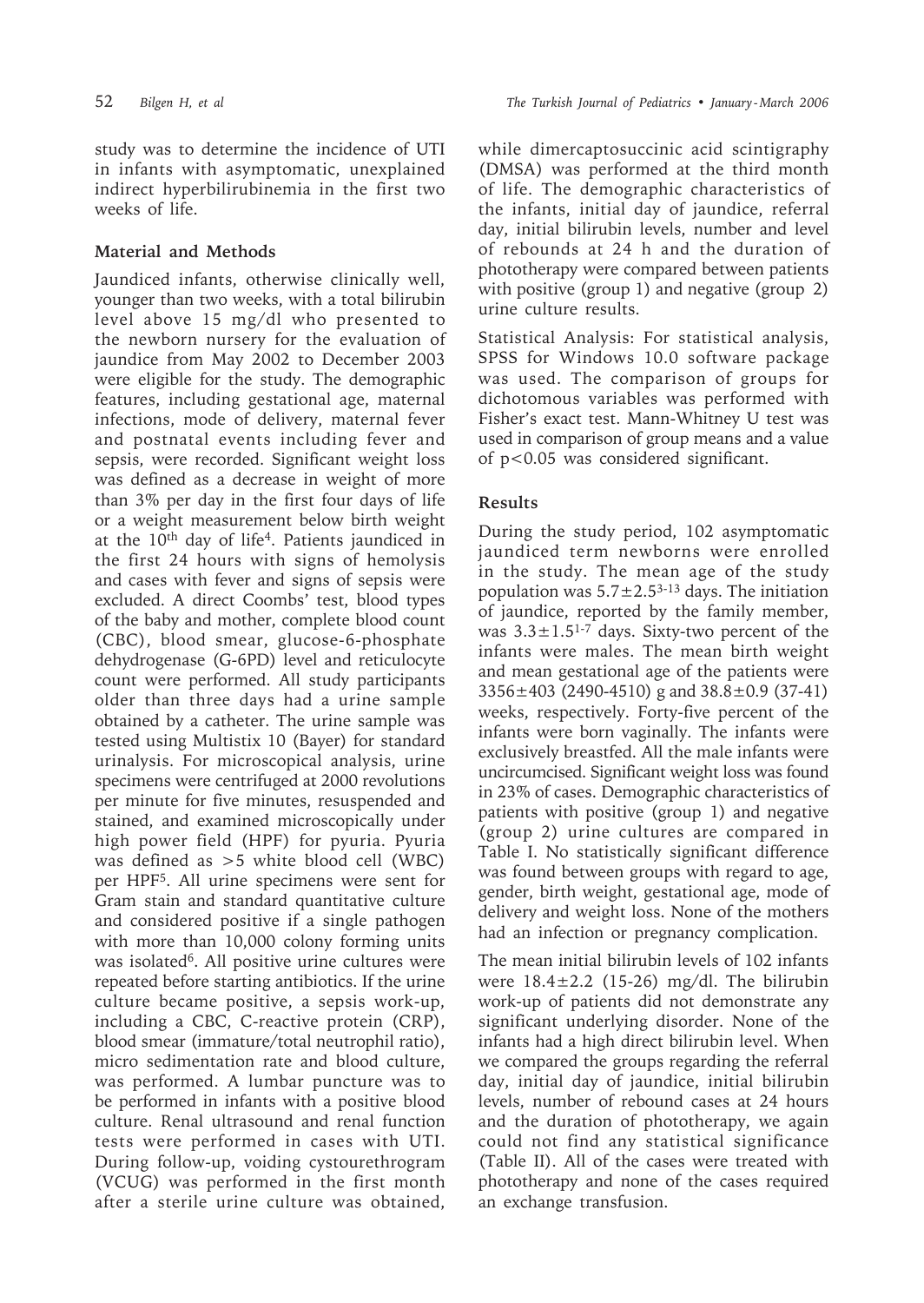| Characteristics                                                         | Group 1 $(n=8)$                   | Group 2 $(n=94)$                  | P value |
|-------------------------------------------------------------------------|-----------------------------------|-----------------------------------|---------|
| Gender<br>Male/Female (n)                                               | 6/2                               | 57/37                             | 0.42    |
| Birth weight (g)<br>Mean (standard deviation)<br>Range (min-max)        | $3556 \pm 464$<br>$(2910 - 4510)$ | $3338 \pm 391$<br>$(2490 - 4400)$ | 0.18    |
| Gestational age (weeks)<br>Mean (standard deviation)<br>Range (min-max) | $38.8 \pm 0.46$<br>$(38-39)$      | $38.7 \pm 0.91$<br>$(37-41)$      | 0.81    |
| Mode of delivery (n)<br>Vaginal/ $C/S$ (n)                              | 2/6                               | 44/50                             | 0.29    |
| Weight loss (n)                                                         | 1/7                               | 18/76                             | 0.42    |

| Table I. Demographic Characteristics of Patients with Positive (Group 1) and |  |  |
|------------------------------------------------------------------------------|--|--|
| Negative (Group 2) Urine Cultures                                            |  |  |

**Table II.** Jaundice Data of Patients with Positive (Group 1) and Negative (Group 2) Urine Cultures

| Characteristics                                                      | Group 1 $(n=8)$<br>Mean (standard deviation) | Group 2 $(n=94)$<br>Mean (standard deviation) | P Value |
|----------------------------------------------------------------------|----------------------------------------------|-----------------------------------------------|---------|
| Age at referral (day)<br>Mean (standard deviation) (range)           | $5.7 \pm 0.9$ (4-7)                          | $5.8 \pm 2.6$ (2-13)                          | 0.74    |
| Jaundice first noticed (day)<br>Mean (standard deviation) (range)    | $3.6 \pm 1.5$ (1-6)                          | $3.3 \pm 1.5$ (1-7)                           | 0.78    |
| Initial bilirubin level (mg/dl)<br>Mean (standard deviation) (range) | $19.5 \pm 3.7$ (15-26)                       | $18.3 \pm 2.1$ (15-24)                        | 0.73    |
| Rebound cases at the $24th$ hour (%)                                 | $\left( \right)$                             | 9                                             | 0.39    |
| Duration of phototherapy (hour)<br>Mean (standard deviation) (range) | $16.0 \pm 9.1$ (2-30)                        | $18.2 \pm 9.8$ (4-72)                         | 0.81    |

Among 102 patients enrolled in the study, eight (8%) had UTI. Most of the cases with UTI were males (75%). A single organism was isolated in all cases. Enterobacter aerogenes (3/8:38%), Enterococcus faecalis (2/8:25%), Klebsiella pneumoniae (2/8:25%) and Escherichia coli (1/8:12%) were the organisms isolated. Of those eight patients, only four (50%) had pyuria. None of the infants had significant microscopic hematuria. Bacteriuria was present in seven (88%) patients. The sepsis screen of the patients was negative except for one case with a high CRP level. None of the patients had a positive blood culture.

Renal function tests were within normal levels in all patients. The renal ultrasound showed urinary tract abnormalities in three (3/8) patients which included hydronephrosis (1 patient) and pelviectasis (2 patients). VCUG was performed in all patients during the study period and one of them had unilateral grade 3-4 reflux, while only one patient had a diverticulum of the bladder. DMSA was performed in seven patients and none had renal scarring.

### **Discussion**

The incidence of nonphysiologic hyperbilirubinemia in full-term neonates was reported in different studies to be between 4.8 and 15.5% during the first week of life7-9. Sepsis is a well-known cause of neonatal jaundice in seriously ill newborns and it is reported in some studies that jaundice may be the first sign of sepsis in the first few days of life10. A study recently reported showed that hyperbilirubinemia was the main clinical finding among term newborns with  $UTI<sup>11</sup>$ . Although similar results were reported from different studies indicating jaundice as the initial finding of UTI, it is more frequently screened in patients with prolonged jaundice. Maisles<sup>12</sup> reported that no case of sepsis and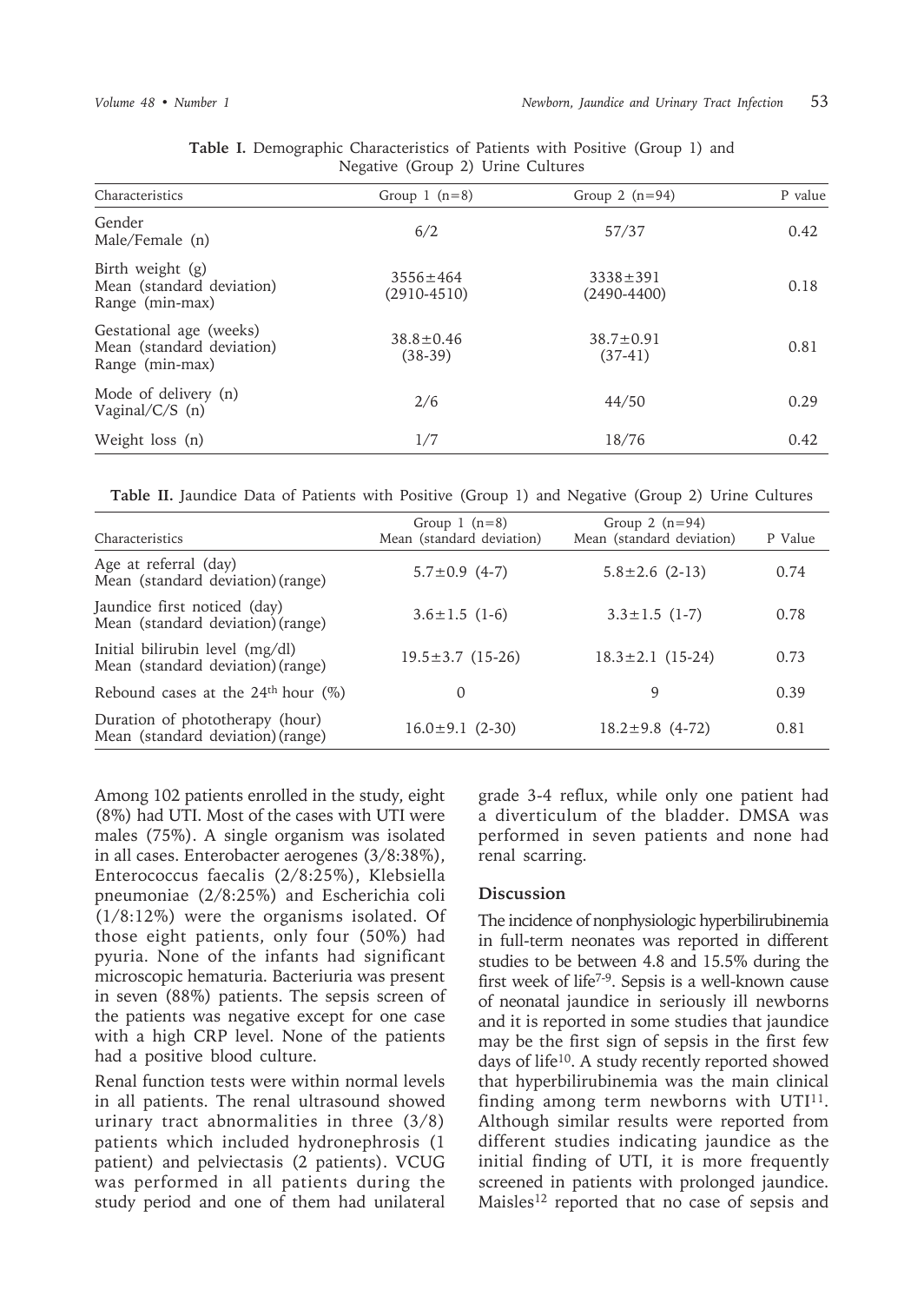UTI was diagnosed in 306 newborns admitted to a pediatric ward within 21 days of birth with indirect hyperbilirubinemia. However, only 41% of these cases were investigated for UTI. In conclusion, they limited the investigation for sepsis and UTI only for infants who appeared sick, had late-onset jaundice and direct hyperbilirubinemia or abnormal physical examination or laboratory investigation. Another study showed that among 80 infants younger than one month of age with UTI, 11 (14%) had hyperbilirubinemia, while only four had bacteriemia13.

The incidence of UTI in newborn infants is 0.1-1% and can be as high as 10% in lowbirthweight and preterm infants<sup>14</sup>. Several studies showed that the incidence is higher in febrile or hyperbilirubinemic patients<sup>15-17</sup>. In a recent study, it has been reported that UTI was found in 7.5% of asymptomatic jaundiced infants younger than eight weeks<sup>3</sup>. The incidence of UTI (8%) in our study group was comparable to the incidence of UTI in febrile infants, which is reported to be between 5% and 11%<sup>15-17</sup>, but higher than reported in the study group of Garcia et al<sup>3</sup>. They reported that infants with the onset of jaundice after eight days and with an elevated conjugated bilirubin fraction were more likely to have UTI, and they therefore recommended testing for UTI to be included as a part of the evaluation in asymptomatic jaundiced infants. When we compared our study with that of Garcia<sup>3</sup>, we found that the onset of jaundice was even earlier in most of our cases (<7 days), which prompts us to evaluate infants with unexplained jaundice for UTI after the fourth day of life as well.

Similar to the data indicated in the literature, UTI was found to be more frequent in males in our study group. However, when we compared the characteristics of the groups with positive and negative urine cultures regarding age, gender, birth weight, gestational age and mode of delivery, we could not find any data of statistical significance. Although poor weight gain can be the presenting sign of UTI, it was not found to be statistically significant between the study groups. The explanation for no difference in our study groups could be the early diagnosis of these cases. As all male infants in the study group were uncircumcised, we could not compare its effect on UTI.

E. coli is responsible for the vast majority of UTI in infants younger than three months of age<sup>14</sup>. In our study group, Enterobacter aerogenes (3/8) was the predominating organism, followed by Enterococcus faecalis (2/8), Klebsiella pneumoniae (2/8) and Escherichia coli (1/8). It is well known that UTI can occur without apparent signs, and jaundice is an important and sometimes the presenting feature of UTI<sup>14</sup>. The initial bilirubin levels, number of rebound cases at 24 hours and the duration of phototherapy of the patients with and without UTI did not show statistical difference. Although pyuria commonly accompanies significant bacteriuria, cells can be few or absent in the presence of bacteriuria in as many as one half of the patients, as was determined in our study and in other studies16. Pyuria was present in only four (50%) of 10 patients. Thus, neither presence nor absence of pyuria is completely reliable evidence for or against UTI. Bacteriuria, which can be demonstrated in 0.5% to 1% of full-term infants and in as many as 3% of premature infants in studies using the bladder aspiration technique, was found in 88% of our patients with UTI; none of the cases without UTI had bacteriuria18.

It is very common to diagnose UTI in cases with prolonged jaundice<sup>3,14</sup>. Interestingly, all of our patients were younger than one week at the time of diagnosis, which makes it important that a urine culture and analysis be included in the bilirubin work-up in healthy appearing infants in the first week of life. Patients with recurrent UTIs may be at increased risk of hypertension or renal insufficiency, but the magnitude of this threat is poorly defined<sup>5</sup>.

Although Garcia et al. $3$  reported that patients with an elevated conjugated bilirubin fraction were more likely to have UTI, none of our patients had a high direct bilirubin level. It is also of importance that only one of our patients had a high CRP level, which points out that a negative sepsis screen is not sufficient to rule out UTI.

In conclusion, it is necessary to point out that UTI can occur in asymptomatic, jaundiced infants even in the first week of life. Although it is well known that UTI is a common cause of prolonged jaundice, urine culture should also be considered in the bilirubin work-up of infants older than three days with hyperbilirubinemia of an unknown etiology.